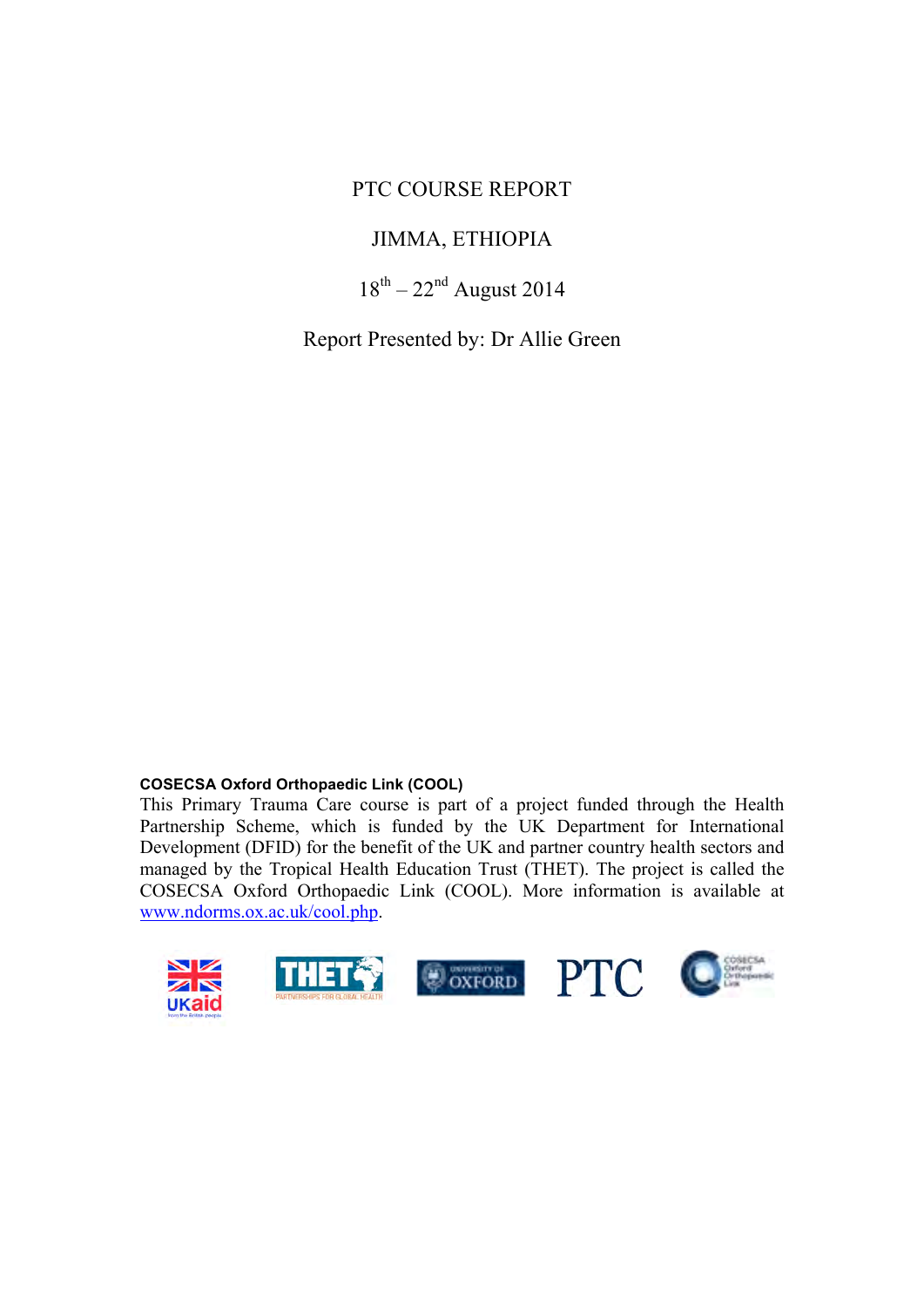# PTC Course Report

# **Jimma, Ethiopia**

18th - 22nd August 2014

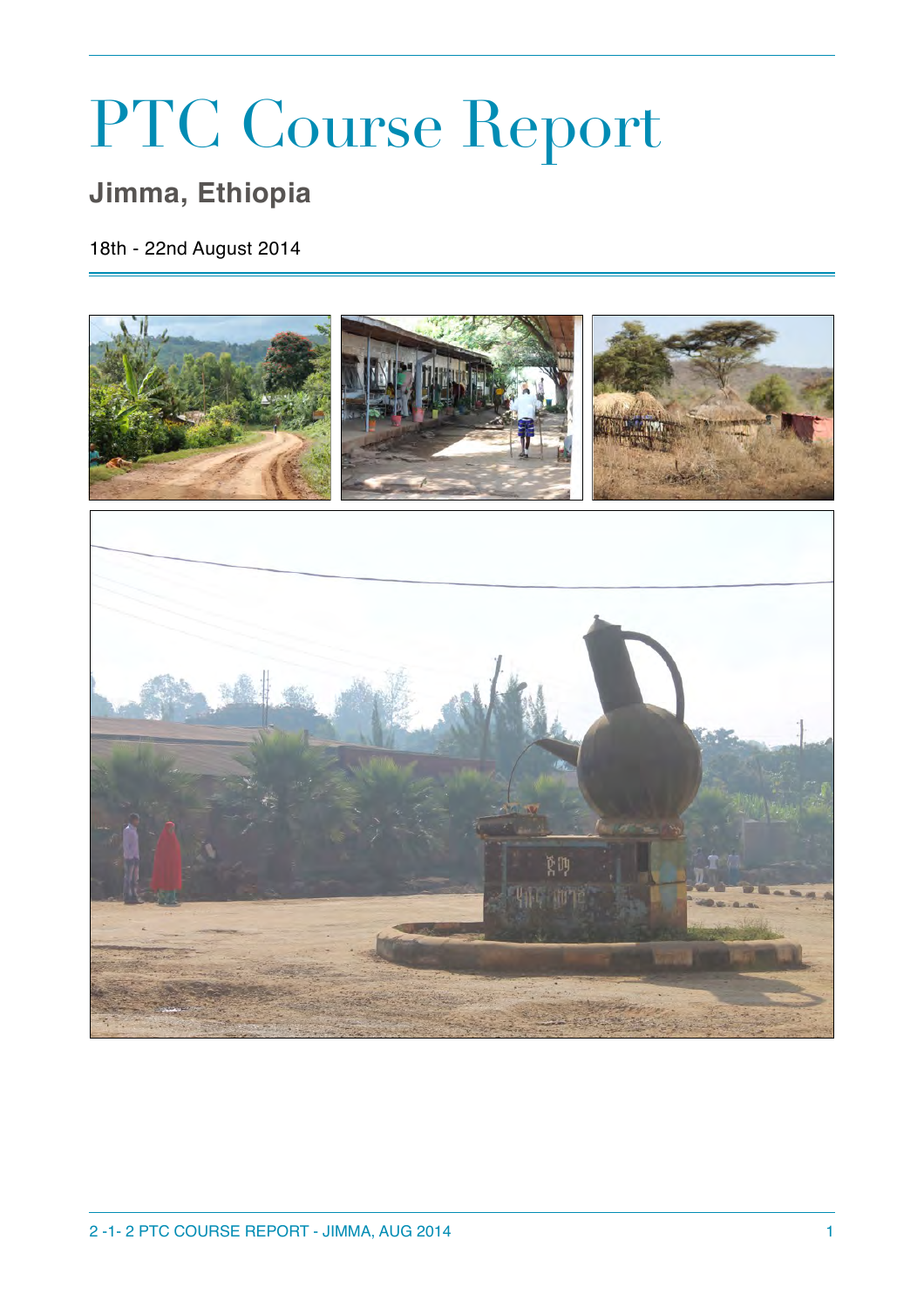## **Purpose of the visit and executive summary**

This visit was the second to Jimma, Ethiopia as part of the PTC/COOL project, to support a 2-1-2 PTC programme. Previously a 2-1-2 PTC course had been run in March 2014 and courses have also been run in Addis Ababa in 2009 and 2013. During the same time in August, PTC courses were also being run in Gondar and Bahir Dar. The purpose of this visit was to support local instructors to teach the course and to ensure sustainability of the PTC in Jimma and beyond.



## **Background**

Ethiopia is one of the oldest countries in the world and with over 93 million people is one of the worlds most populous land locked countries and Africa's second-most populous nation. According to the WHO Ethiopia has only 2.6 medical doctors per 100,000 people, and a total of 17 anaesthesiologists, 2 of which work in Jimma.

Ethiopia' main health problems are communicable diseases caused by poor sanitation and malnutrition, which is exacerbated by the shortage of trained healthcare workers and facilities. Access to healthcare is much better in the cities, which is reflected in the life expectancy, which is 53 compared to 48 in rural areas. Access to clean water is also greater in the city with 81% having access compared to 11% in rural areas. Trauma is a major contributor to morbidity and mortality however data collection is limited and much is underreported, so exact mortality figures are difficult to establish.

In 1999 trauma was one of the most common reasons to visit the casualty department of the Black Lion Hospital in Addis Ababa (the national referral hospital), representing 25% and 62% of the surgical and orthopaedic admissions respectively. One data report suggested that 34% of the emergency visits were related to road traffic accidents. The majority of the patients were in the age groups of 15-44 years. Pedestrians are especially vulnerable to accidents, as well as men working in building construction, where weak wooden scaffolding is usual. Allegedly in Addis every day six people die in road traffic accidents alone. Some of the contributing factors include poor ambulance services, refusal of hospitals to accept patients and poor resuscitation facilities at some hospitals.

Ethiopia has the highest death rate per 10,000 vehicles per year of Africa with statistics varying between 114 and 180 deaths/10,000 vehicles annually. This compares very unfavourably with countries like Zimbabwe or South Africa each with 17 deaths/10,000 vehicles/year.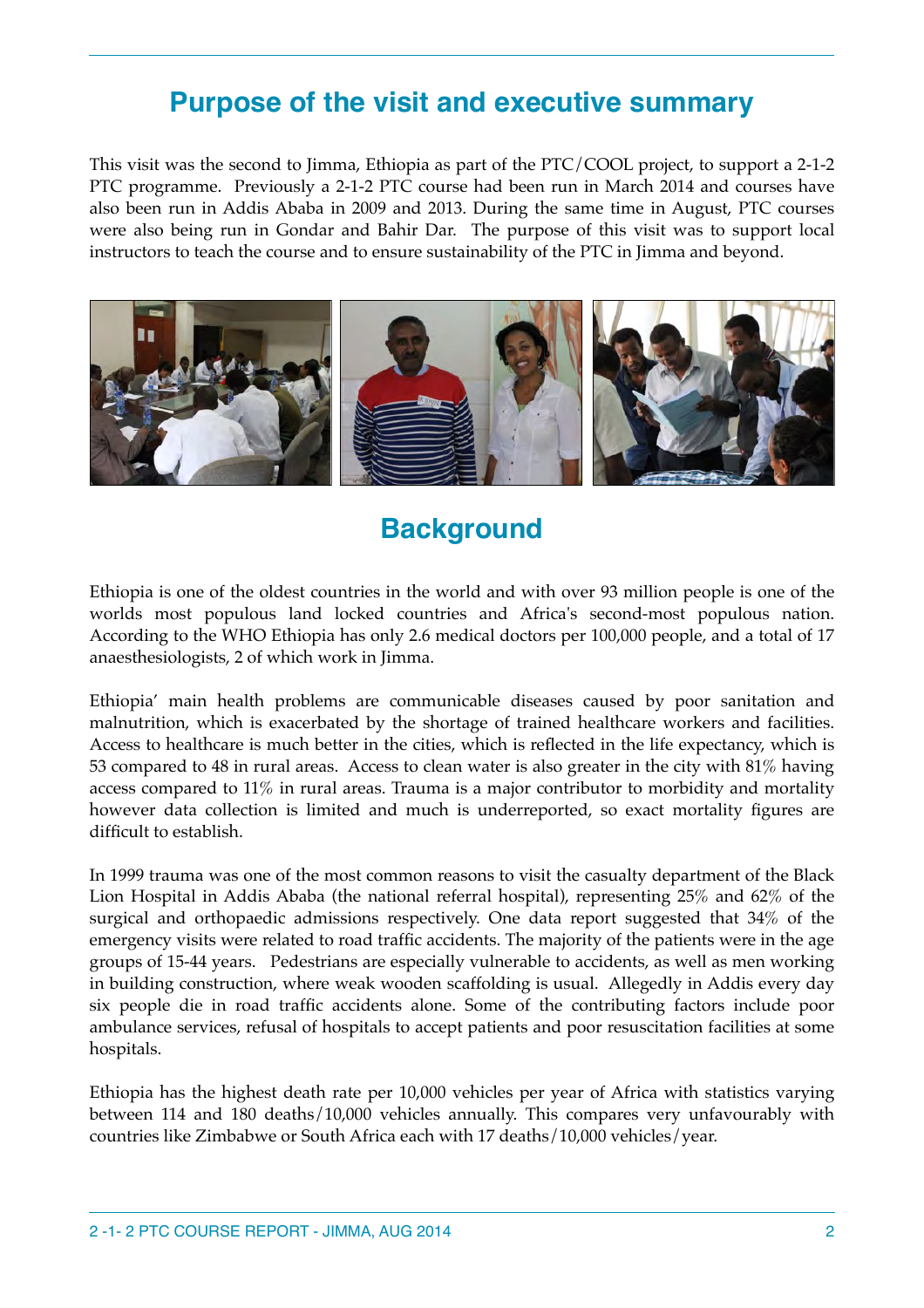Jimma is the largest city in southwest Ethiopia with a population of over 200,000 people. The hospital is the largest in Southwest Ethiopia with the only trauma surgery service, therefore serving a population of over 14 million people, the majority of which live in rural communities. However the facilities in Jimma are very different to those in Addis Ababa. There is no accident and emergency department or resuscitation room, but an Emergency OPD where patients arrive and are seen in order of arrival, not on a triaged basis. This is covered by junior interns and residents and there is no anaesthetic input to emergency trauma admissions. There is Xray but as yet no CT scanning available.

Many of the patients presenting in Jimma have travelled for hours or in some cases days to the hospital, mostly on public transport. Trauma from road accidents is very common as the roads in the surrounding area are dusty dirt tracks in many cases which makes travelling during the rainy season particularly treacherous, especially by motorbike when helmets are very seldom worn. Although exact data is not available, other common trauma cases include head injuries from falls, assault with machete or blunt instruments and occupational injuries from working on rural farms.

The hospital has one senior trauma surgeon, from the Swiss GoStar charity and one trauma theatre. There is limited running water in the hospital, inadequate equipment and currently no blood bank. The trauma ward has the capacity for 50 patients with additional patients lining the corridor and emergency outpatient department. It is always full to capacity. From discussions with the trauma surgeon in Jimma, there are on average 2-3 trauma admissions a day with the most common injuries being femur fracture, tibia fracture and forearm fractures. Sadly, many of the patients with severe head and spinal injuries die due to lack of resources.

Currently, a larger hospital is being built in Jimma, which, with its better facilities and trained personnel will hopefully help to improve patient care.

# **Key staff involved in planning and coordinating**

Following the success of the PTC course in March 2014 in Jimma, it was decided by Dr Allie Green (KSS Education Fellow and course director in March) and Dr James de Courcy (Lead for PTC Ethiopia), that a follow up course should be planned for approximately 3-6 months after. This course would be taught by local instructors, with support from Allie in coordination and planning.

Dr Graeme Harrington, the Operation Smile visiting lecturer who was faculty on the March course was able to start advertising the course before he left Jimma at the end of July. In addition to this, email correspondence between Allie and Drs Yemane and Girma (Anaesthesiologists) and Drs Daniel and Yonas (Lead for Surgery and Trauma) started the planning process. Emails were sent to all of the 16 instructors from the March PTC course and also the previous PTC course in Addis in 2013. Unfortunately, due to surgical training rotations, many of the residents who participated in March were now working in Addis and could not attend the course. Dr Seblework, an Emergency Medicine physician from Addis agreed to instruct, in addition to Drs Yemane and Girma, anaesthetists Million, Nega and Biruk, and the Swiss Trauma Surgeon, Dr Amir Steinitz from the GoStar charity.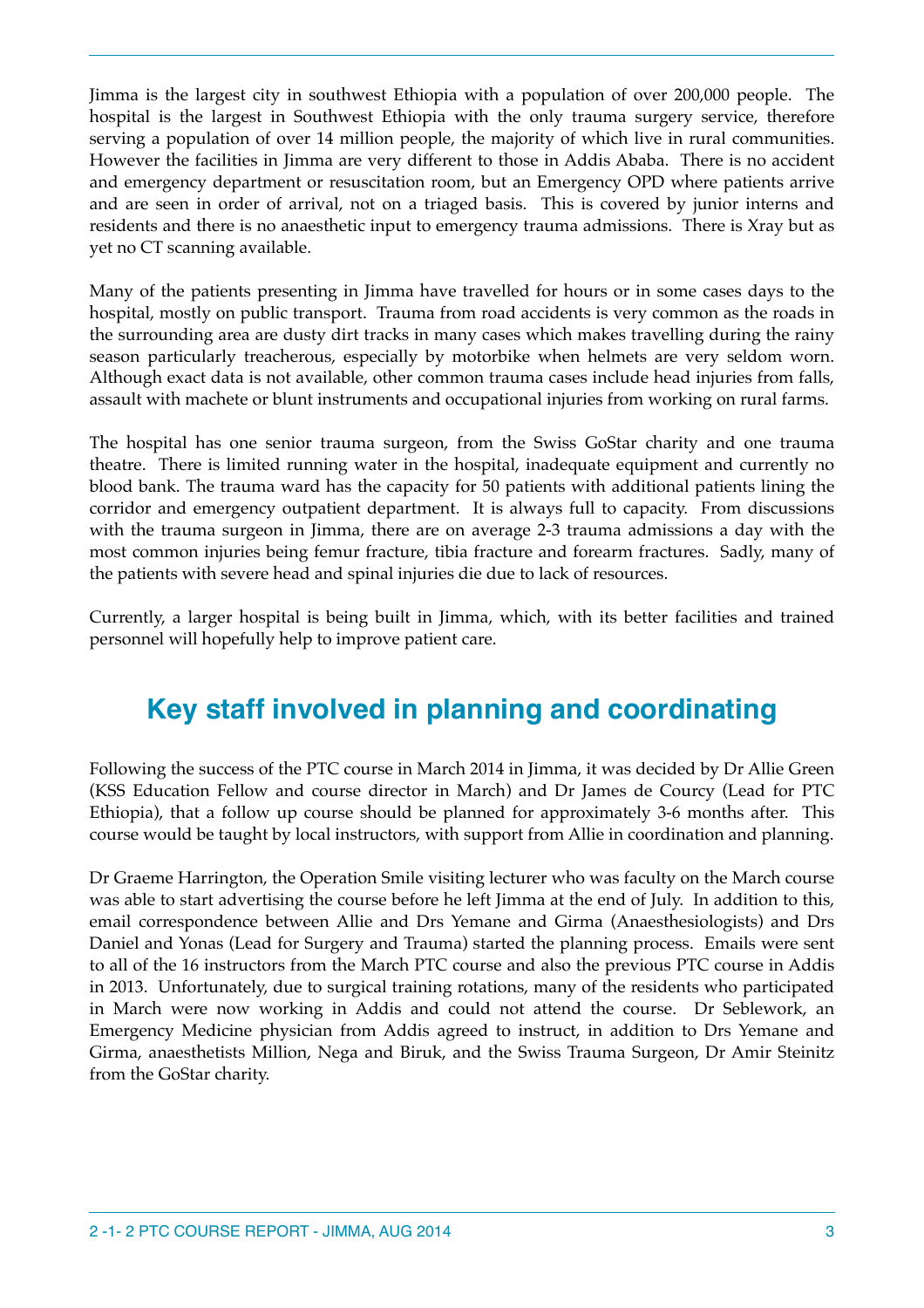Before Allies arrival, lectures were allocated, the conference hall and skills rooms were booked, candidates for both courses were coordinated and an attempt at printing the manuals was made. Unfortunately, due to a problem at the university, these could not be printed. Allie printed all the COOL paperwork, certificates and CDs in the UK and on arrival met up with the instructors a couple of days prior to the course start to run through the programme.

Following the success of the PTC course in March, we decided to keep the format and timetable the same. Lectures were held in the conference hall and practical sessions in the anatomy lab. The timetable had been modified in March to ensure minimal disruption and moving around the university campus. Lunch was arranged by Allie at the Sport Cafe, a popular cafe with students just outside of the hospital and university campus. Following the time keeping and costing issues we had using the hospital catering during the March course, this seemed a better alternative. The instructor course was once again held at the Honeyland Hotel and a large room was organised free of charge.

Equipment was kept to a minimum, with no sheep purchased this time around for the chest drain skills station. Airway equipment was from the dept of anaesthesia and chest drain insertion was taught with a skeleton, a cadaver and equipment from the operating theatres.

# **Course Participants**

The participants for the first course were a mixture of senior surgeons, residents, interns and nurse anaesthetists. Although the anaesthetists do not have extensive involvement in the initial management of trauma, the aim was to help improve the knowledge, skills and communication within the surgical and anaesthetic departments so that the management of trauma patients in theatre could be improved. It would also provide instructors skilled in airway management for future courses. The second course was attended by interns and anaesthetists. Participants are listed below. Unfortunately many of the surgical residents and seniors were in Addis or on annual leave and so could not attend. On the instructor day we trained 17, 3 of which had attended the PTC course in march but were unable to attend the instructor course. Of these new instructors, 11 taught either a lecture, workshop, skill or scenario on course 2. The difficulty was getting people to attend for the full week as clinical duties needed to be covered. On course two, the instructors came for their allocated teaching session but were not able to stay for the duration of the course.

# **Course 1 Instructors**

Dr Allie Green, Education Fellow in Anaesthetics, Brighton, UK (Course Director) Dr Amir Steinitz, Trauma Surgeon, Basel, Switzerland Dr Seblework Temesgen, Emergency Physician, Addis Ababa Dr Yemane Ayele, Anaesthesiologist, Jimma University Specialised Hospital Dr Girma Woldearegay, Anaesthesiologist, Jimma University Specialised Hospital Million Tesfaye, Anaesthetist, Jimma University Specialised Hospital Biruk Abebe, Anaesthetist, Jimm.a University Specialised Hospital Nega Desalegn, Anaesthetist, Jimma University Specialised Hospital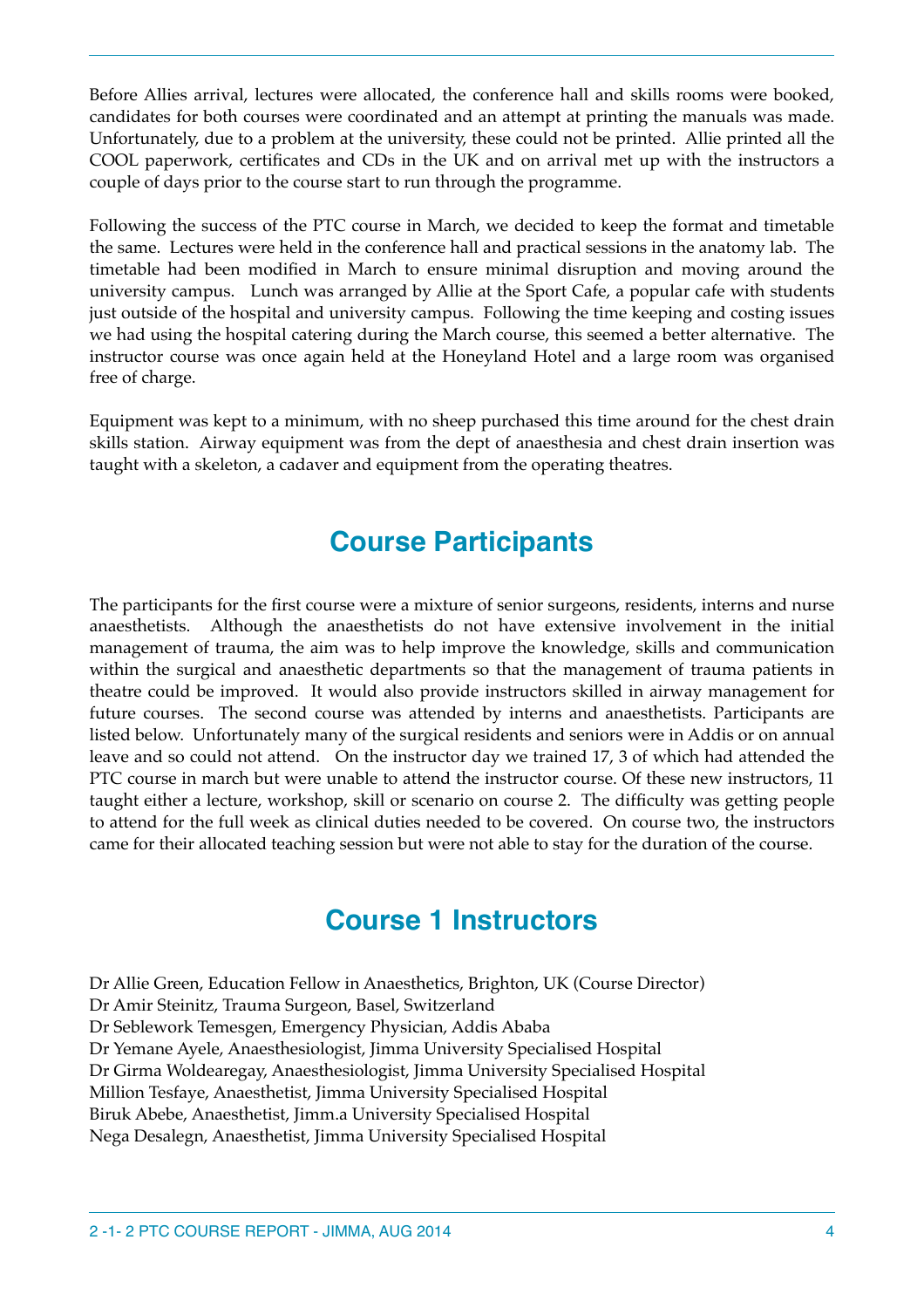The team worked extremely well together and Million took on the role of course director with Allie. The faculty were contacted by Allie before the course to ensure lecture allocations reflected their interests and skills. We were very fortunate that all of the faculty members had worked or were currently working in Jimma, which added to the credibility of the course, as we knew many of the candidates, the local set up and equipment availability. We were also very lucky to have Amir with us for the first course, as the only trauma surgeon in Jimma he is a fantastic source of local knowledge and is well respected by the surgical trainees. In addition to the above, on course one we had the help of Gaby Steinitz and Charles Kane, a US Peace Corps Volunteer, who played fantastic trauma patients in our scenarios.

The instructor course was taught by Million, Seble and Allie.

# **Details of activities and professional aspects of the visit**

Allie arrived on Thursday 14th August which allowed a couple of days to coordinate the programme and meet all the instructors. Allie met Amir in Jimma and attended the morning surgical meeting on Friday 15th to meet up with the surgical seniors and had dinner with Drs Girma and Yemane. Dr Seble arrived on Sunday 17th and met with Allie and Amir at the Honeyland Hotel to run through the presentations and timetable.

As already mentioned all knew Jimma hospital well and so it was easy to orientate ourselves on the Monday morning. The projector and some airway equipment was provided by the anaesthetic department. Therefore Allie did not have to bring any equipment with her into Ethiopia as this had caused problems at customs on the previous course in Addis 2013.

After the course we all met for dinner to debrief the day and talk through the candidates to highlight any who may need extra support, and those who could be potential instructors.

Due to clinical commitments, Amir, Yemane, Girma, Nega and Biruk could only teach on course one, so the instructor day was modified for 3 instructors as we had done previously in March, but it worked well with great feedback from the candidates.

## **Contents of the Primary Trauma Care course**

The participants in the first course were a mix of Surgical seniors, residents and anaesthetists. We are grateful to Dr Daniel, Head of the Surgical department for allowing the surgical residents and interns to take time off their clinical duties and allowing them to participate for the majority of the week. Unfortunately, due to clinical commitments Dr Daniel could not attend the course, but Dr Yonas the new trauma lead for Jimma University Specialised Hospital, who is part of the GoStar trauma surgeon training programme, attended course one, the instructor course and taught on course 2.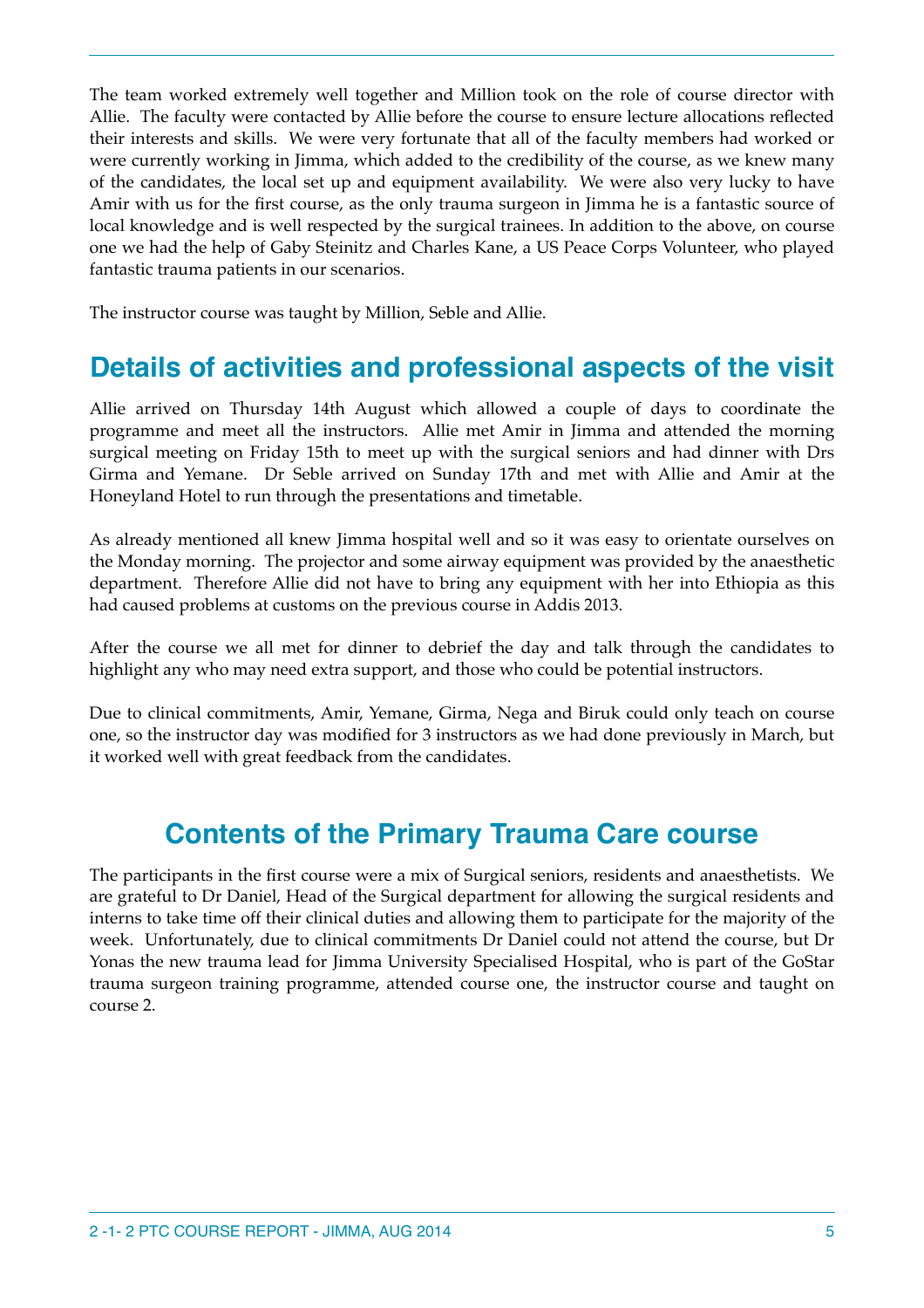# **Course 1 (18th - 19th August)**



|                | <b>Name</b>           | M/F                       | Grade             |
|----------------|-----------------------|---------------------------|-------------------|
| 1              | Yonas Yilma           | $\mathbf M$               | Senior surgeon    |
| $\overline{2}$ | Abdikadir Mohamed     | M                         | Medical intern    |
| $\mathfrak{Z}$ | Ergabus Idea          | M                         | Medical intern    |
| 4              | Meliha Mehdi          | $\mathbf F$               | Medical intern    |
| 5              | <b>Tigist Tesfaye</b> | $\boldsymbol{\mathrm{F}}$ | Medical intern    |
| 6              | Shagitu Miressa       | $\mathbf F$               | Medical intern    |
| 7              | Hayder Abdella        | M                         | Medical intern    |
| 8              | Hunduma Jisha         | M                         | Anaesthetist      |
| 9              | Anberbir Girma        | M                         | Medical intern    |
| 10             | Kidane Woldemariam    | M                         | Anaesthetist      |
| 11             | Tegenu Dinku          | M                         | GP                |
| 12             | Dabessa Mosissa       | $\mathbf{M}$              | Surgical resident |
| 13             | <b>Biruk Girma</b>    | M                         | Surgical resident |
| 14             | Dejene Asfaw          | M                         | Medical intern    |
| 15             | Girma Fikru           | $\mathbf M$               | Medical intern    |
| 16             | Orjee Obadaiah        | $\mathbf{M}$              | Surgical resident |
| 17             | Hakim Joseph          | M                         | Surgical resident |
| 18             | Gemechis Amano        | M                         | GP                |

Mean pre course MCQ score (/30) 20.7 Mean pre course confidence score (/40) 30.17 Mean post course MCQ score 26.8 Mean post course confidence score 36.44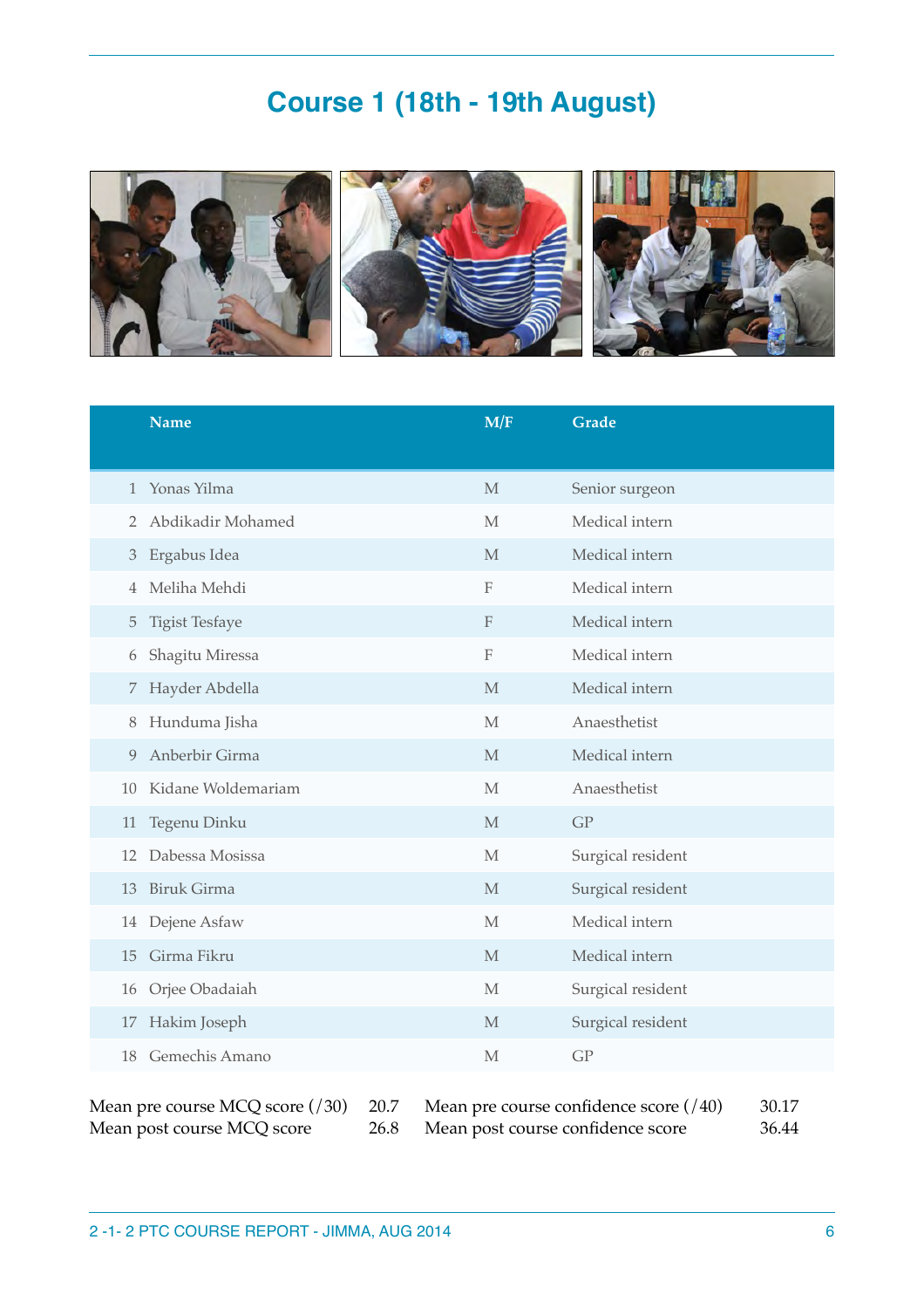| <b>Monday 18th August</b> |    |                                   |                                    |
|---------------------------|----|-----------------------------------|------------------------------------|
| 9.00                      |    | 30 Welcome, introductions and MCQ | Allie                              |
| 9.30                      | 20 | <b>PTC Overview</b>               | Allie                              |
| 9.50                      | 20 | Local Trauma Perspective          | Seble                              |
| 10.10                     | 30 | ABCDE of trauma & primary survey  | Allie & All (demonstration)        |
| 10.40                     | 10 | <b>BREAK</b>                      |                                    |
| 10.50                     | 30 | Airway & Breathing                | Million                            |
| 11.20                     | 30 | <b>Circulation &amp; Shock</b>    | Seble                              |
| 11.50                     | 30 | <b>Chest Injuries</b>             | Amir                               |
| 12.20                     | 40 | <b>LUNCH BREAK</b>                |                                    |
| 13.00                     |    | <b>Skills Stations</b>            |                                    |
|                           | 25 | Basic/advanced airway             | Yemane & Million                   |
|                           | 25 | C-Spine/Logroll                   | Seble & Nega                       |
|                           | 25 | <b>Chest Drains</b>               | Amir                               |
| 14.15                     | 10 | <b>BREAK</b>                      |                                    |
| 14.25                     | 60 | Scenario practice (3 Grps)        | Yemane, Seble, Million, Nega, Amir |
| 15.25                     | 45 | Abdominal & limb injuries         | Amir                               |
| 16.10                     | 5  | Summary                           | Allie                              |

The course timetable was modified slightly from that used during the March course. We were a little late starting as we had to register all of the candidates, so the MCQ was completed as and when they arrived, and any latecomers completed it during the coffee break. This allowed us to make up the time well and the rest of the day ran to time. Allie entered the COOL data on the spreadsheets sent by the PTC and confirmed name and email with each candidate individually. Candidates were allocated to 3 groups for the skills and scenario workshops.

It is clear from working in Jimma that the main method of teaching is by presentation and so we wanted to ensure we limited traditional 'lecture style' teaching as much as possible. We used a scenario to teach the ABCDE of trauma and ensured a brief discussion of recent cases after each lecture. Million also used a manikin to perform airway manoeuvres during the airway and breathing lecture.

The timetable also worked well with our room changes. The morning was spent in the conference room and then after the lunch break we moved to a different building to the anatomy lab for the skills, scenarios and abdominal and limb injuries lecture. With faculty members staying with the group during breaks we were able to minimise losing candidates throughout the day!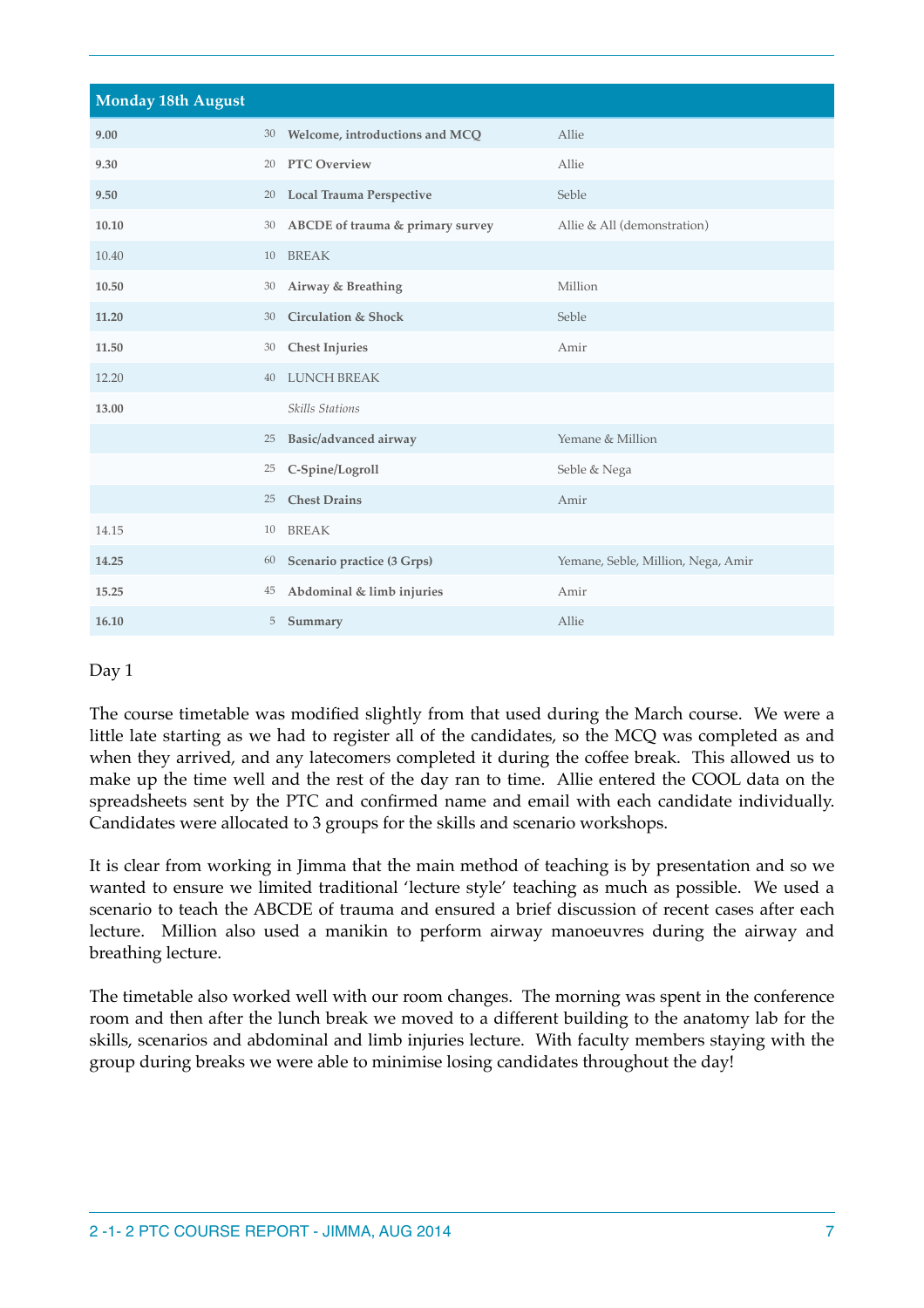| <b>Tuesday 19th August</b> |    |                                           |                             |
|----------------------------|----|-------------------------------------------|-----------------------------|
| 9.00                       | 40 | Head & spinal injuries                    | Seble                       |
| 9.40                       | 30 | Trauma in children & pregnancy            | Nega                        |
| 10.10                      | 30 | <b>Burns</b>                              | Biruk                       |
| 10.40                      | 15 | <b>BREAK</b>                              |                             |
| 10.55                      |    | Workshops                                 |                             |
|                            | 20 | Analgesia                                 | Girma                       |
|                            | 20 | Transportation                            | Amir & Nega                 |
|                            | 20 | Triage scenarios                          | Million & Biruk             |
|                            | 20 | Neurological assessment                   | Seble                       |
| 12.15                      | 30 | Secondary survey                          | Allie & All (Demonstration) |
| 12.45                      | 55 | <b>LUNCH BREAK</b>                        |                             |
| 13.40                      | 30 | Disaster management (discussion Grp)      | Amir                        |
| 14.10                      | 60 | Scenario practice (3 Grps)                | Amir, Seble, Nega & Million |
| 15.10                      | 10 | <b>BREAK</b>                              |                             |
| 15.20                      | 25 | <b>MCQ &amp; Review</b>                   | Allie                       |
| 15.45                      | 30 | Summary, feedback & evaluation            | Allie, Seble & Million      |
| 16.15                      | 15 | Certificates & planning of instructor day | Allie                       |

The day ran well to time. The first three lectures of the day produced much discussion, as this is a lot of new information for some and we sadly had to cut short discussions to keep to time. This also occurred in the March course and so perhaps for future courses there should be more time allocated for these first 3 lectures.

Again, the secondary survey was performed as a demonstration, which was well received and prompted more discussion.

After the lunch break we again moved to the anatomy lab to run the scenarios and disaster management discussion. Amir, as the trauma surgeon, was the best person to do this and stimulated a great discussion of what would happen if a plane crashed at Jimma airport. We were able to use a white board for this but it could have easily been run without. The scenarios from the manual were modified by us to reflect recent cases seen by us in Jimma.

Seble and Million presented the certificates at the end of the day and feedback of the course was very encouraging.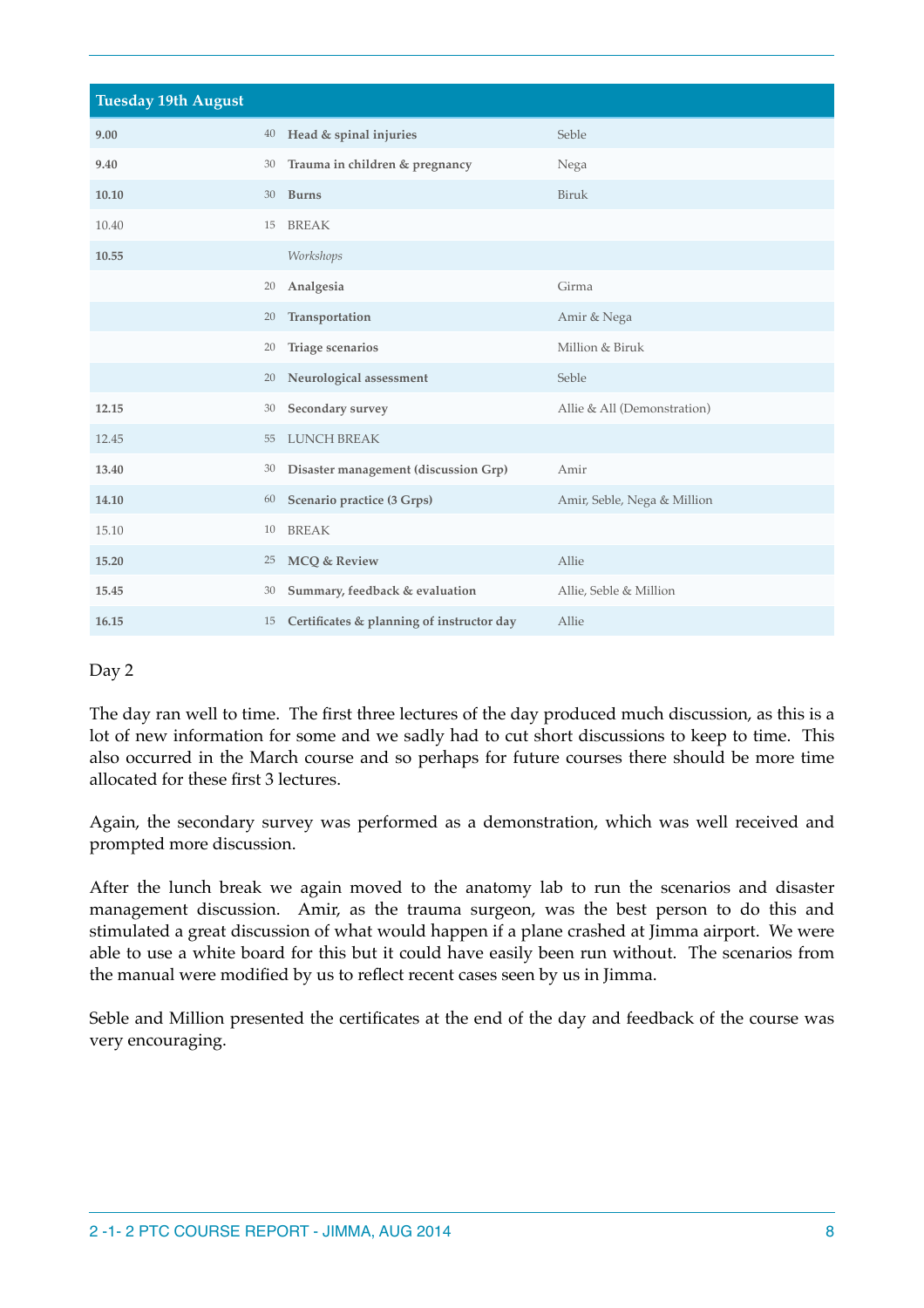# **Instructor Course (20th August)**



|          | <b>Name</b>           | M/F            | <b>Grade</b>             | <b>Notes</b>   |
|----------|-----------------------|----------------|--------------------------|----------------|
| $1\vert$ | Hakim Joseph          | $\mathbf{M}$   | <b>Surgical Resident</b> |                |
| 2        | Hunduma Jisha         | M              | Anaesthetist             |                |
| 3        | Hayder Abdella        | M              | Medical Intern           |                |
| 4        | Abdikadir Mohamed     | M              | Medical Intern           |                |
| 5        | <b>Fikir Tesfaw</b>   | M              | Medical Intern           | PTC March 2014 |
| b        | Tsigereda Damene      | $\mathbf F$    | Medical Intern           | PTC March 2014 |
| 7        | Dabessa Mosissa       | M              | <b>Surgical Resident</b> |                |
| 8        | Meliha Mehdi          | $\overline{F}$ | Medical Intern           |                |
| 9        | Dejene Asfaw          | M              | Medical Intern           |                |
| 10       | Shagitu Miressa       | F              | Medical Intern           |                |
| 11       | Anberbir Girma        | M              | Medical Intern           |                |
| 12       | Orjee Obadaiah        | M              | <b>Surgical Resident</b> |                |
| 13       | Yonas Yilma           | M              | Senior Surgeon           |                |
| 14       | <b>Tigist Tesfaye</b> | $\mathbf{M}$   | Medical Intern           |                |
| 15       | Ergabus Idae          | M              | Medical Intern           |                |
| 16       | Tigist Tefera         | $\mathbf F$    | Anaesthetist             | PTC March 2014 |
| 17       | Kidane Woldemariam    | M              | Anaesthetist             |                |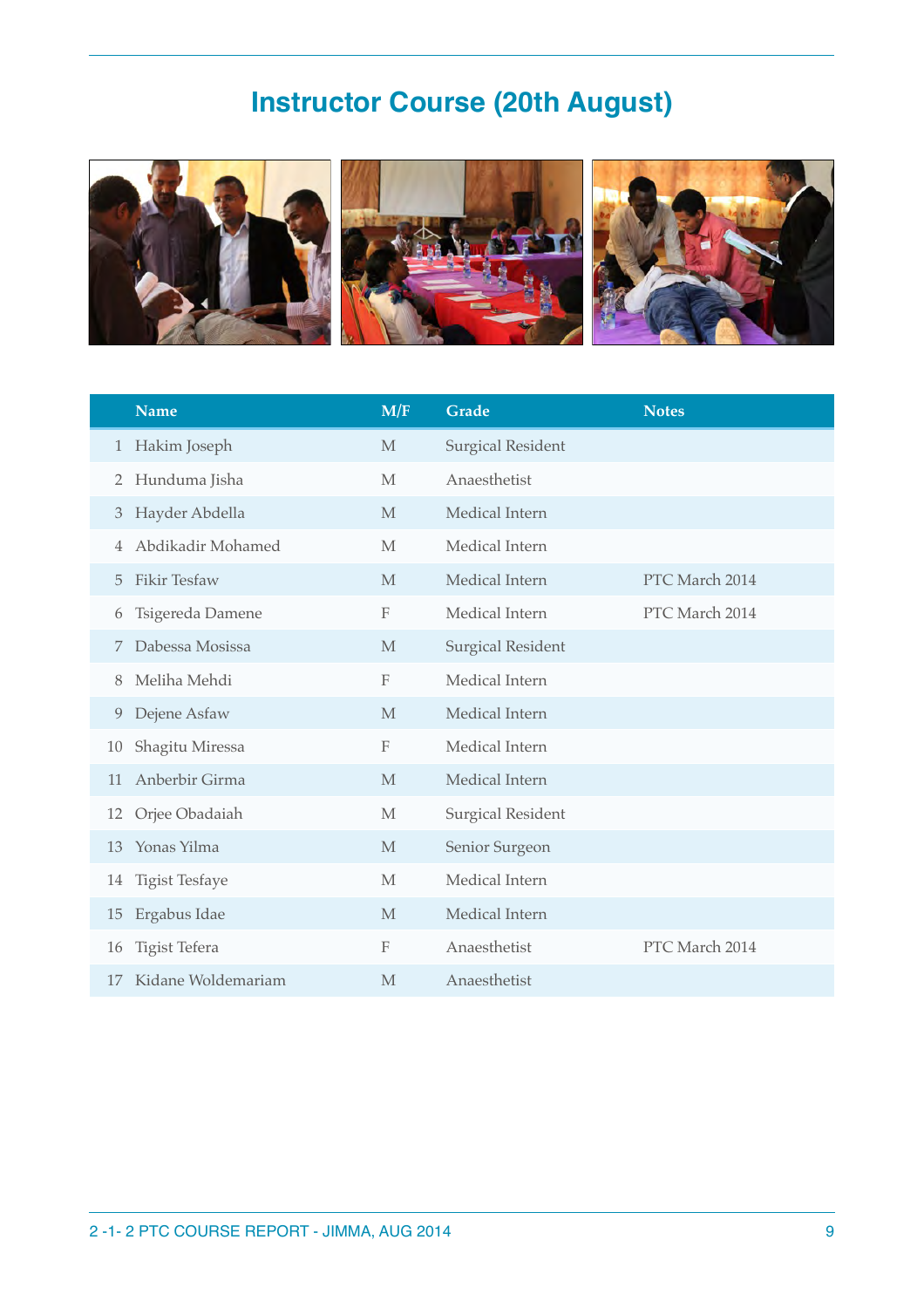| <b>Wednesday 20th August</b> |    |                                                                 |                                         |
|------------------------------|----|-----------------------------------------------------------------|-----------------------------------------|
| 9.00                         |    | 5 Introduction                                                  | Allie                                   |
| 9.05                         |    | 15 How adults learn                                             | Million                                 |
| 9.20                         | 15 | Asking questions                                                | Allie                                   |
| 9.35                         | 25 | Feedback                                                        | Million                                 |
| 10.00                        | 40 | Giving presentations: Introduction and how to<br>give a lecture | Allie                                   |
| 10.40                        | 15 | <b>BREAK</b>                                                    |                                         |
| 10.55                        |    | 20 How to run a discussion group                                | Million                                 |
| 11.15                        | 20 | How to teach a skill                                            | Allie                                   |
| 11.35                        |    | 20 How to run a scenario                                        | Seble                                   |
| 12.55                        | 10 | Preparation for workshops                                       | Allie, Million, Seble (each with a grp) |
| 12.05                        | 40 | Workshop 1: Skill (3 Grps)                                      |                                         |
| 12.45                        | 60 | <b>LUNCH</b>                                                    |                                         |
| 13.45                        | 40 | <b>Workshop 2: Lecture/Presentation</b>                         |                                         |
| 14.25                        | 40 | Workshop 3: Scenario                                            |                                         |
| 15.05                        | 40 | <b>Workshop 4: Discussion Group</b>                             |                                         |
| 15.45                        | 10 | <b>BREAK</b>                                                    |                                         |
| 15.55                        | 30 | Running PTC Courses & planning for course 2                     | All                                     |
| 16.25                        |    | 15 Evaluation and certificate presentation                      | All                                     |

Despite horrendous weather the day started on time (!) and was attended by 14 of those who had attended the first two days, with the addition of an anaesthetist and two interns, who had attend the PTC course in March but were unable to attend the instructor course. The organisers' aim was that these doctors would attend the instructor day and then the succeeding two day PTC course. Some of the residents who attended had been up all night operating prior to attending and should be commended for their enthusiasm and high degree of professionalism for the course.

We advised the candidates that they would be giving a 5 minute presentation and leading a discussion group later in the day so they had some time to prepare. The group was split into three, with Allie, Million and Seble each leading a group for the 4 workshops. Allie decided that the presentation would be on 'teach us something we didn't know about Ethiopia' and the discussion group would be on disaster management, as this had sparked so much interest the previous day. They didn't disappoint, with some preparing notes and powerpoint presentations over the break times and she learned a lot about Ethiopia!

Although ideally it would have been good to move instructors around the groups, we were only 3 and by staying with each group we built up a rapport and had a lot of fun along the way.

At the end of the day 11 of the 17 attending stated they would be able to help with some aspect of teaching on the following two days, however because of clinical duties none could commit to the whole of course 2. Lectures/skills/workshops & scenarios were allocated accordingly.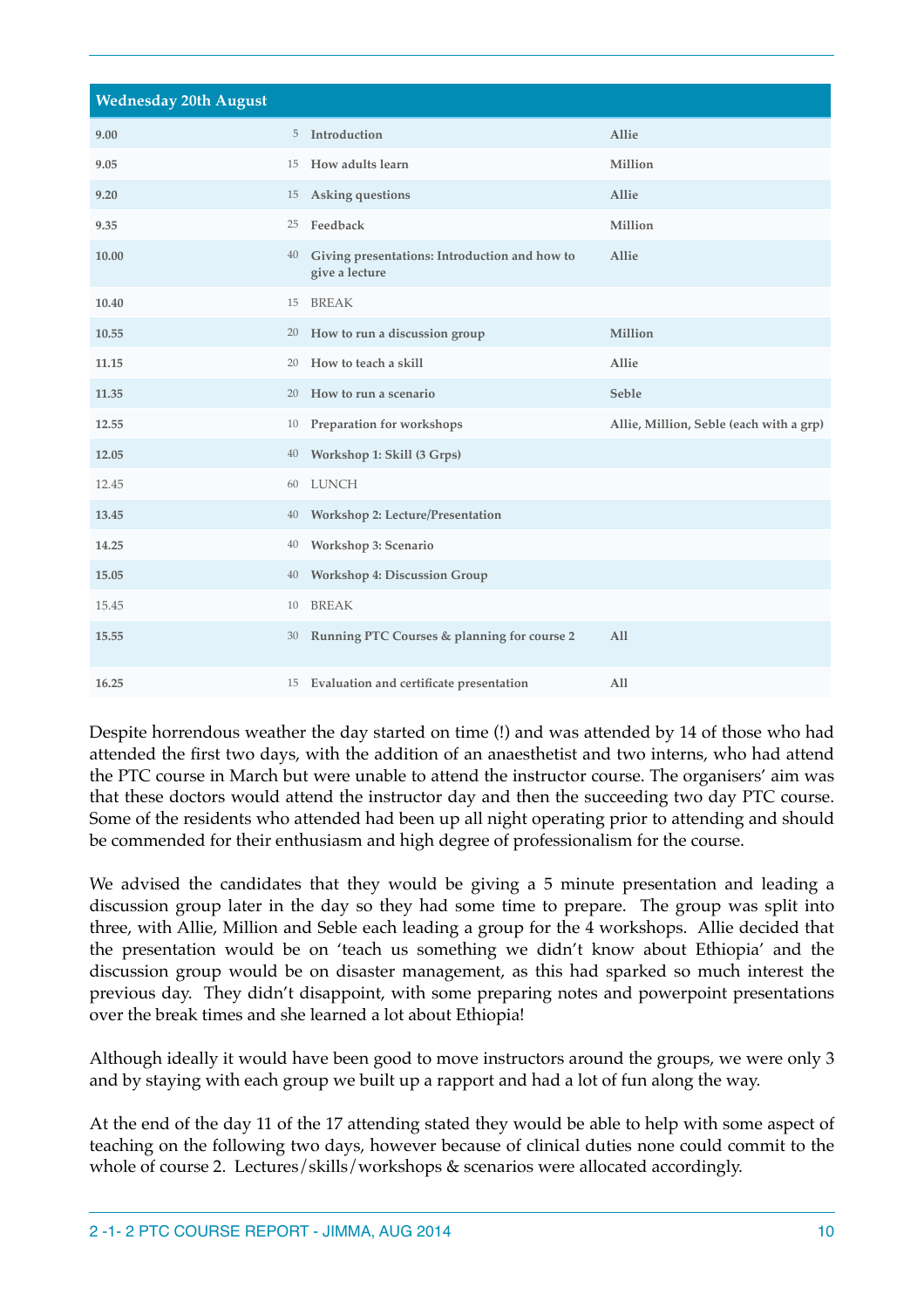# **Course 2 (21st - 22nd August)**



|                                                                 | <b>Name</b>        |              | M/F                               | Grade                                  |                |
|-----------------------------------------------------------------|--------------------|--------------|-----------------------------------|----------------------------------------|----------------|
| 1                                                               | Yared Getachew     |              | M                                 | Medical Intern                         |                |
| 2                                                               | Fasil Tesfaye      |              | М                                 | Medical Intern                         |                |
| 3                                                               | Tibebu Alemu       |              | M                                 | Medical Intern                         |                |
| 4                                                               | Gashahun Mekonnen  |              | М                                 | Medical Intern                         |                |
| 5                                                               | Mesganaw Melaku    |              | M                                 | Medical Intern                         |                |
| 6                                                               | Gebru Tesfaw       |              | М                                 | Medical Intern                         |                |
| 7                                                               | Selamawit Wolde    |              | F                                 | Medical Intern                         |                |
| 8                                                               | Hadush Fitsum      |              | M                                 | Medical Intern                         |                |
| 9                                                               | Tsion Yehuwalashet |              | F                                 | Medical Intern                         |                |
| 10                                                              | Lemlem Terefe      |              | $\mathbf F$                       | Medical Intern                         |                |
| 11                                                              | Amanuel Teferi     |              | M                                 | Medical Intern                         |                |
| 12                                                              | Hailu Tamiru       |              | М                                 | Medical Intern                         |                |
| 13                                                              | Yohannes Shanku    |              | M                                 | GP                                     |                |
| 14                                                              | Negashu Dadi       |              | M                                 | Anaesthetist                           |                |
| 15                                                              | Mamo Argeta        |              | M                                 | Medical Intern                         |                |
| 16                                                              | Muhuyadin Abas     |              | М                                 | Medical Intern                         |                |
| 17                                                              | Yeshi Berhanu      |              | F                                 | Medical Intern                         |                |
| 18                                                              | Filagot Bishaw     |              | M                                 | Medical Intern                         |                |
| 19                                                              | Teyib Ababiya      |              | M                                 | Medical Intern                         |                |
| 20                                                              | Khaled Abdo        |              | М                                 | Medical Intern                         |                |
| 21                                                              | Tamirat Mulagete   |              | М                                 | Medical Intern                         |                |
| 22                                                              | Tolossa Tufa       |              | М                                 | Medical Intern                         |                |
| 23                                                              | Abdi Dingeta       |              | M                                 | Anaesthetist                           |                |
| Mean pre course MCQ score $(730)$<br>Mean post course MCQ score |                    | 21.8<br>27.0 | Mean post course confidence score | Mean pre course confidence score (/40) | 30.87<br>37.48 |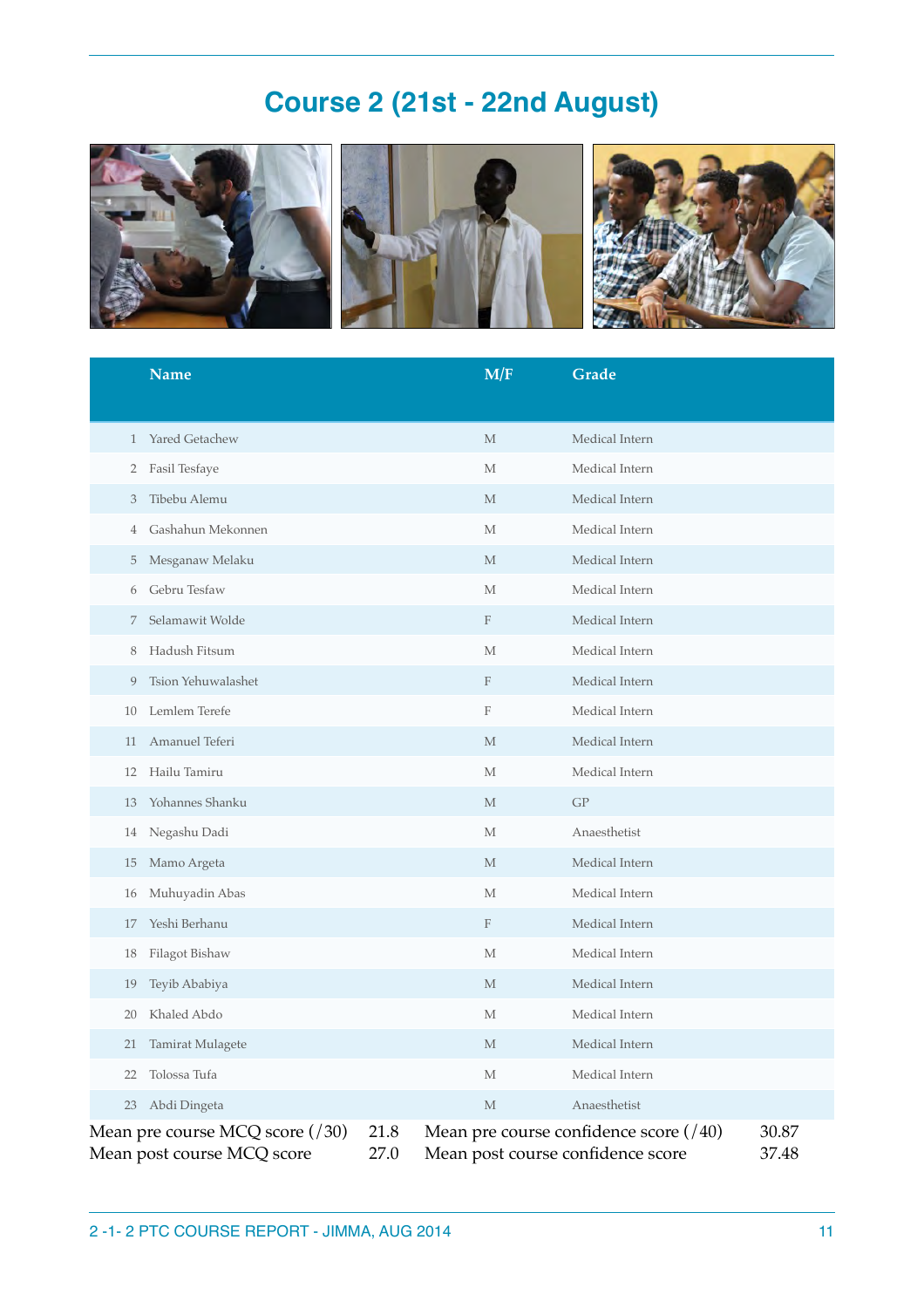| <b>Thursday 21st August</b> |    |                                  |                                                                                   |
|-----------------------------|----|----------------------------------|-----------------------------------------------------------------------------------|
| 9.00                        | 30 | Welcome, introductions and MCQ   | Allie                                                                             |
| 9.30                        | 20 | <b>PTC Overview</b>              | Allie                                                                             |
| 9.50                        | 20 | Local Trauma Perspective         | Dabessa                                                                           |
| 10.10                       | 30 | ABCDE of trauma & primary survey | Allie & All (demonstration)                                                       |
| 10.40                       | 10 | <b>BREAK</b>                     |                                                                                   |
| 10.50                       | 30 | Airway & Breathing               | Hunduma                                                                           |
| 11.20                       | 30 | <b>Circulation &amp; Shock</b>   | Tigist (anaesthetist)                                                             |
| 11.50                       | 30 | <b>Chest Injuries</b>            | Yonas                                                                             |
| 12.20                       | 40 | <b>LUNCH BREAK</b>               |                                                                                   |
| 13.00                       |    | <b>Skills Stations</b>           |                                                                                   |
|                             | 25 | Basic/advanced airway            | Hunduma & Tigist (anaesthetist)                                                   |
|                             | 25 | C-Spine/Logroll                  | Tigist (Intern) & Tsigereda                                                       |
|                             | 25 | <b>Chest Drains</b>              | Hakim & Anberbir                                                                  |
| 14.15                       | 10 | <b>BREAK</b>                     |                                                                                   |
| 14.25                       | 60 | Scenario practice (3 Grps)       | Tigist (anaesthetist), Hunduma, Dabessa,<br>Anberbir, Tigist (Intern) & Tsigereda |
| 15.25                       | 45 | Abdominal & limb injuries        | Yonas                                                                             |
| 16.10                       | 5  | Summary                          | Allie                                                                             |

The day started well on time and after introduction by Allie, the day was taught incredibly well but the new and enthusiastic instructors. The primary survey demonstration was fantastic and promoted much laughter and discussion from the group. Although the instructors could not stay for the whole day, their enthusiasm and commitment must be commended, as many were on duty and would go to the out patient dept, do some jobs and come back to help teach the course! Considering the short notice of which presentation they would be giving, a lot of hard work went into preparing the lectures and workshops. It was great to see a mix of specialities and grades working together to instruct the course.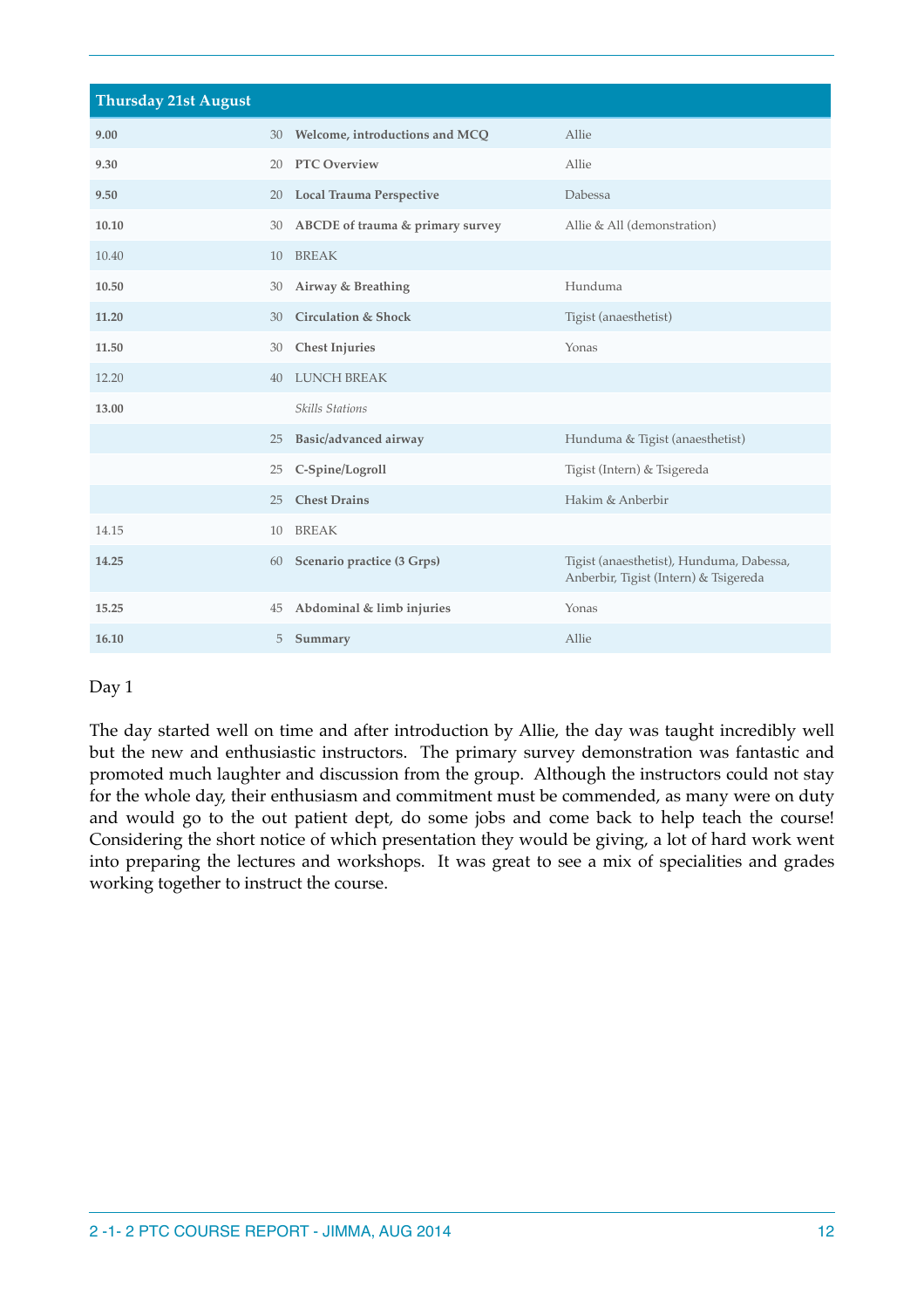| Friday 22nd August |    |                                      |                                        |
|--------------------|----|--------------------------------------|----------------------------------------|
| 9.00               | 40 | Head & spinal injuries               | Orjee                                  |
| 9.40               | 30 | Trauma in children & pregnancy       | Dabessa                                |
| 10.10              | 30 | <b>Burns</b>                         | Hayder                                 |
| 10.40              | 15 | <b>BREAK</b>                         |                                        |
| 10.55              |    | Workshops                            |                                        |
|                    | 20 | Analgesia                            | Anberbir & Hayder                      |
|                    | 20 | Transportation                       | Orjee                                  |
|                    | 20 | Triage scenarios                     | Fikir                                  |
|                    | 20 | Neurological assessment              | Tigist & Tsigereda                     |
| 12.15              | 30 | Secondary survey                     | Allie & All (Demonstration)            |
| 12.45              | 55 | <b>LUNCH BREAK</b>                   |                                        |
| 13.40              | 30 | Disaster management (discussion Grp) | Hakim                                  |
| 14.10              | 60 | Scenario practice (3 Grps)           | Hakim, Dabessa, Tigsit, Hayder & Fikir |
| 15.10              | 10 | <b>BREAK</b>                         |                                        |
| 15.20              | 25 | <b>MCQ &amp; Review</b>              | Allie                                  |
| 15.45              | 30 | Summary, feedback & evaluation       | Tigist & Hakim                         |
| 16.15              | 5  | Close & certificates                 | Allie                                  |

Again, this ran well to time and the presentations were delivered well with much enthusiasm and professionalism. The disaster management discussion group led by Hakim was fantastic and highlighted how important it is to run the PTC course knowing the local set up, political and cultural situation.

The feedback was all positive, with one candidate stating he had learned more in 2 days than he had during 10 weeks on the ward. Another had heard about the course from a friend who attended the course in March and had delayed his annual leave in order to attend. The major theme in the feedback was that the course should be run again and available for other healthcare professionals.

Hakim led the feedback discussion and with Tigist and Dabessa, presented the certificates and CDs.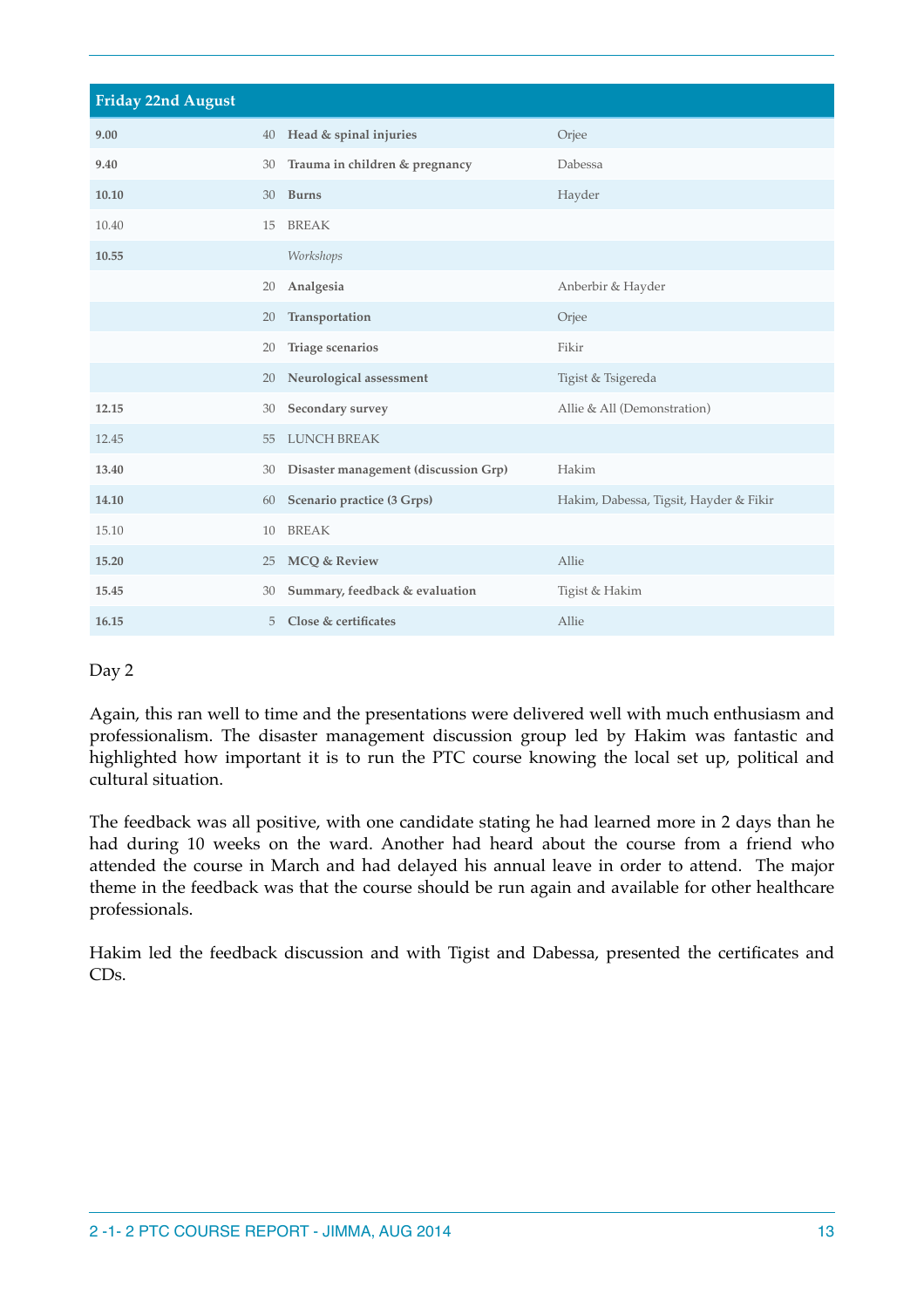# **Feedback**

After each of the two courses a session of feedback was held, with very positive comments and much enthusiasm. Many remarked that this training should be available for all doctors, nurses and public health officers in training in Jimma.

### *First Course Feedback*

| What was the best part of the course?                                       | What would you change?                                                                                                      |
|-----------------------------------------------------------------------------|-----------------------------------------------------------------------------------------------------------------------------|
| All                                                                         | Nothing                                                                                                                     |
| The instructors are very nice $&$ whole course is<br>interesting            | To have more training and increase the number<br>of participants                                                            |
| Promote effectiveness in primary trauma care                                | The course to come in september and we train<br>it at the beginning of internship                                           |
| Workshops                                                                   |                                                                                                                             |
| Being able to openly ask what we wanted to<br>know & friendly               | Next time let it involve a larger people not only<br>medical doctors but nurses and students                                |
| ABCDE of trauma and primary survey                                          | How to perform interosseous cannulation, add<br>to workshop                                                                 |
| ABCDE and scenario practice                                                 | This course should be given again for us in<br>future if possible and the rest of health<br>practitioners should be trained |
| Organisation of the program                                                 | To add more illustrations $&$ photos to the<br>seminars                                                                     |
| Skills stations                                                             |                                                                                                                             |
| The best part is the well organised system to<br>approach trauma patents    |                                                                                                                             |
| To be organised in approaching the trauma<br>patient                        |                                                                                                                             |
| The interactive parts including scenarios,<br>workshops and skills stations |                                                                                                                             |
| It is practical training                                                    |                                                                                                                             |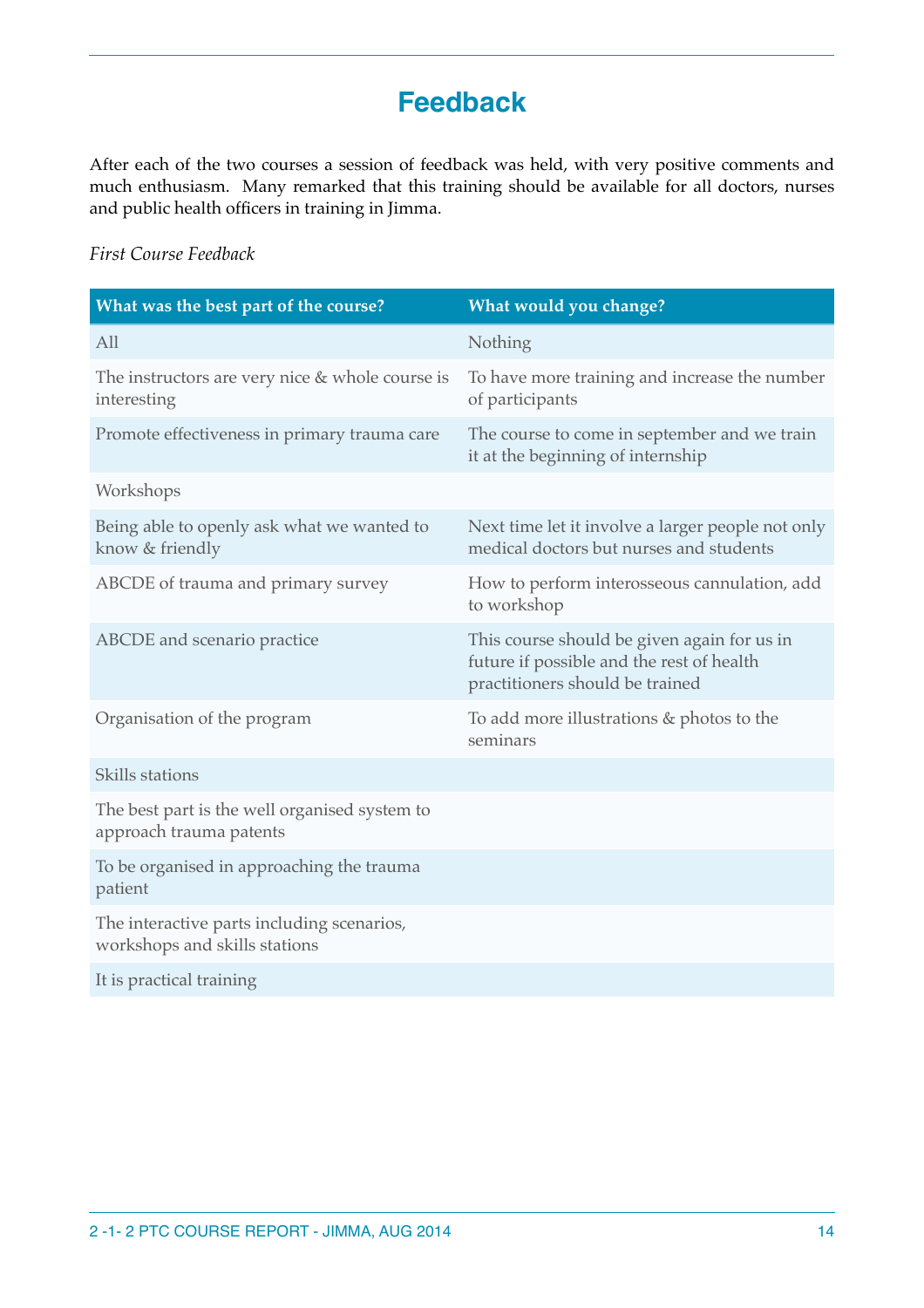### *Instructor Course Feedback*

| What was the best part of the course?                                                                                | What would you change?                                                                                                          |
|----------------------------------------------------------------------------------------------------------------------|---------------------------------------------------------------------------------------------------------------------------------|
| The workshops                                                                                                        | The participants to get involved more in the<br>lecture session                                                                 |
| Time management and organisation                                                                                     | Experience sharing amongst groups from each<br>activity                                                                         |
| The workshops but the other is also very nice                                                                        | To add that every individual to stand in front<br>of the group and present one topic on PPT in<br>order to have more confidence |
| Whole course was interesting but the best part<br>was workshop scenario                                              | More time for the workshops than the theory<br>part                                                                             |
| How adults learn and workshop scenarios                                                                              | Giving more time to initiating the audience to<br>participate in the course                                                     |
| Teaching a skill                                                                                                     | Make the instructor course a bit longer                                                                                         |
| Enables to develop to be good instructor,<br>proving structured way of giving course.<br>Simple method with planning | Give more time for workshops and<br>presentations                                                                               |
| How to lead a discussion group                                                                                       | It will be good if somebody has to choose his<br>part of interest                                                               |
| How to give a lecture & to teach a skill                                                                             | To prepare the lab to demonstrate the skill                                                                                     |
| Knowing that there are different ideas that can<br>be raised & how we can respond to it.                             | Would be interesting to have a longer training                                                                                  |
| Presentation (lecture) and discussion part                                                                           |                                                                                                                                 |
| All are best for me                                                                                                  |                                                                                                                                 |
| How to plan, discuss the issue $&$ summary                                                                           |                                                                                                                                 |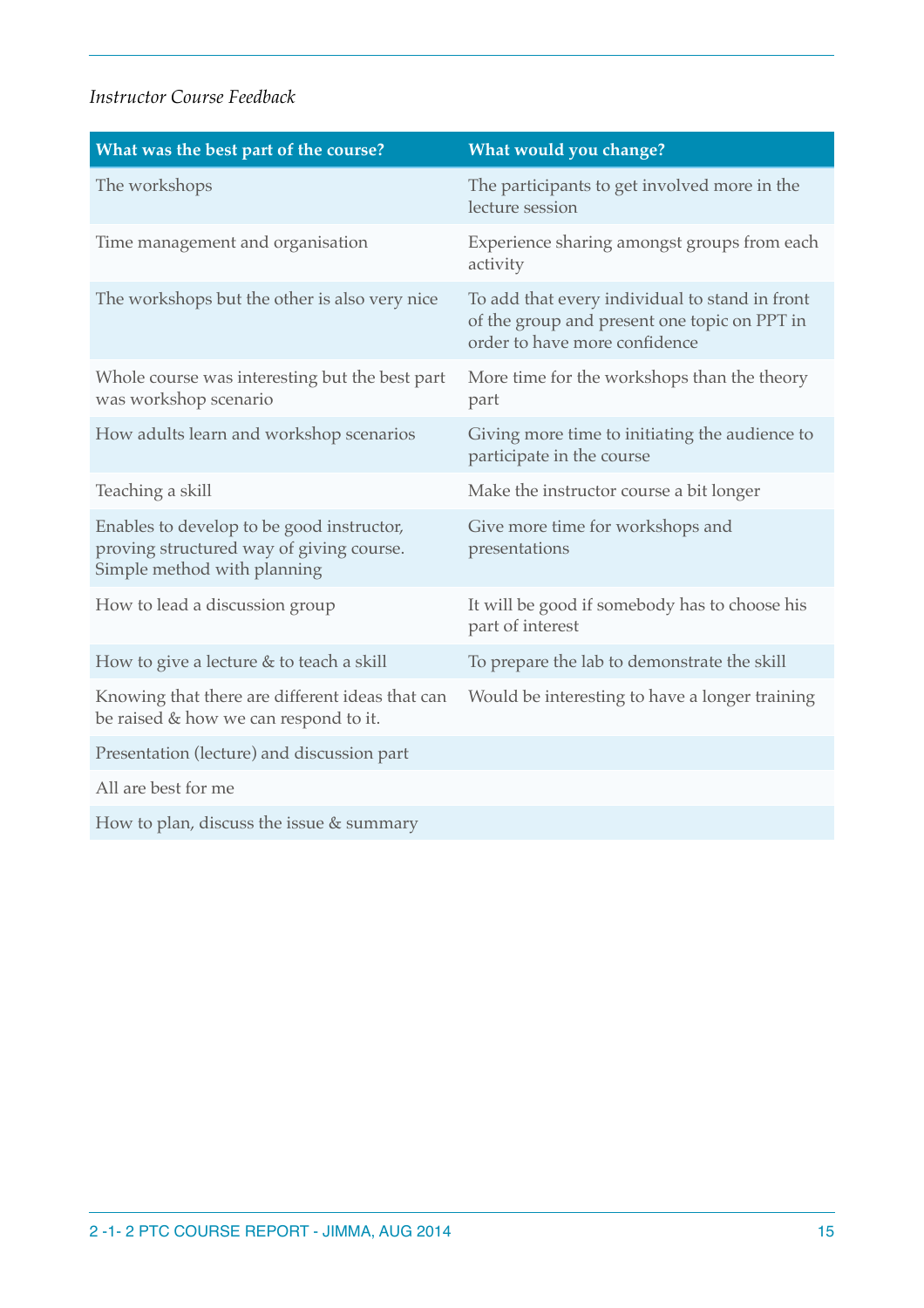### *Second Course Feedback*

| What was the best part of the course?                                                                              | What would you change?                                                                     |
|--------------------------------------------------------------------------------------------------------------------|--------------------------------------------------------------------------------------------|
| The practical part                                                                                                 | Everything is satisfactory, I liked it!                                                    |
| Everybody was interested and it was not<br>boring                                                                  | If possible the demonstration to be presented<br>as a video as well                        |
| The practical skill session from day 1, lecture<br>on children and pregnancy as well as practical<br>session day 2 | Involve other health professional (apart from<br>physicians) in the training               |
| The whole thing and the whole presentations                                                                        | Changing the theory part to practical                                                      |
| Primary survey                                                                                                     | Asking the college and involving others for<br><b>PTC</b>                                  |
| It is practically based                                                                                            | Nothing, am grateful                                                                       |
| The practical part and discussions I like most                                                                     | To expand this program to health centre level<br>where they are the first to see patients! |
| Chest trauma and disaster management                                                                               | Nothing except call others to attend                                                       |
| Disaster management lecture                                                                                        | Encourage to continue such type of training to<br>other health professionals               |
| Scenarios                                                                                                          | All the workshops should be supervised by<br>Allie                                         |
| All parts are best                                                                                                 |                                                                                            |
| The whole course was very interesting. I wish<br>it will be repeated some other time                               |                                                                                            |
| All are best for me but especially the workshop<br>is very important                                               |                                                                                            |

### *New instructor feedback*

" Thank you, we got a wonderful experience from PTC, we are ready to make a difference"

"Thank you for giving us your time as well as for giving us the most thoughtful gift of all (the capacity to let out our confidence and knowledge) on the Primary Trauma Care course. It surely was a life changing experience. We went from having a rough idea about trauma to a well organised instructor to more confident physician. Thanks a lot!"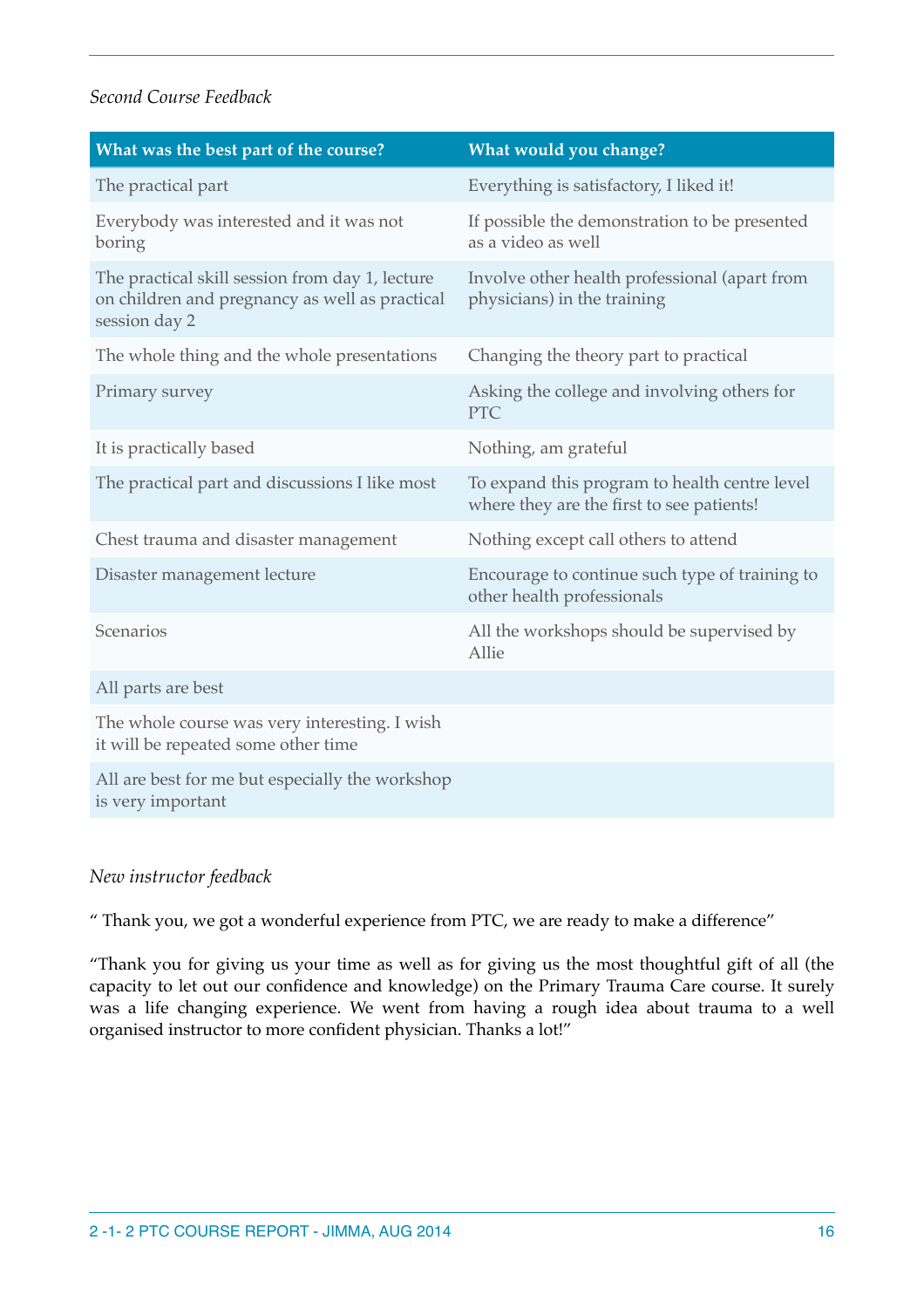# **Media coverage**

As far as we were aware there was no media coverage during the course.

# **Evaluation of the success and relevance of the visit**

Overall, this visit was very successful, with a strong group of participants and an enthusiastic and committed group of new instructors. Speaking with Amir since the course in March, he says that the residents and interns are now presenting the patients differently at the morning trauma meeting paying attention to primary and secondary survey, something that was not done before. Allie was asked when she is coming back to run another course!

We feel that the success of the course was for a number of reasons.

- Targeting the residents and interns who have the time and enthusiasm to learn and teach. Many of the seniors have many commitments and a busy working schedule in and out of the hospital which makes it difficult for them to attend and to potentially run courses in the future. We hope that the enthusiasm continues and the residents and anaesthetists feel that they can run future courses.
- Amir, a trauma surgeon working in Jimma who the residents and interns know and respect was on the faculty. That added huge 'buy in' for the course as it was made relevant to Jimma, with extensive knowledge of local cases and equipment. Having all of the faculty known to Jimma and many of the participants also helped, as we had an established rapport with them and had the local knowledge made the course more appropriate for their 'set-up'.
- Having run a successful course in March, it was easy to replicate, using the same rooms, timetables, equipment etc.

However the success of future courses run by the new instructors will depend on whether individuals can be released from clinical duties. We were very grateful for Dr Daniel and Dr Yonas allowing some of the residents and interns to attend, but it is understandably difficult to allow trainees to attend whilst ensuring adequate clinical cover in the OPD and on the wards.

The instructors were clearly committed to teaching on the second course and their feedback to us expressed how much they enjoyed it. However, none were able to attend for the whole course and the concern is that there would be no one to take lead of the course in the future. Million was invaluable as co-director on the first course, taught very well on the instructor course and was able to attend for the entirety of course 1 and the instructor course. He is keen to take the lead on future courses.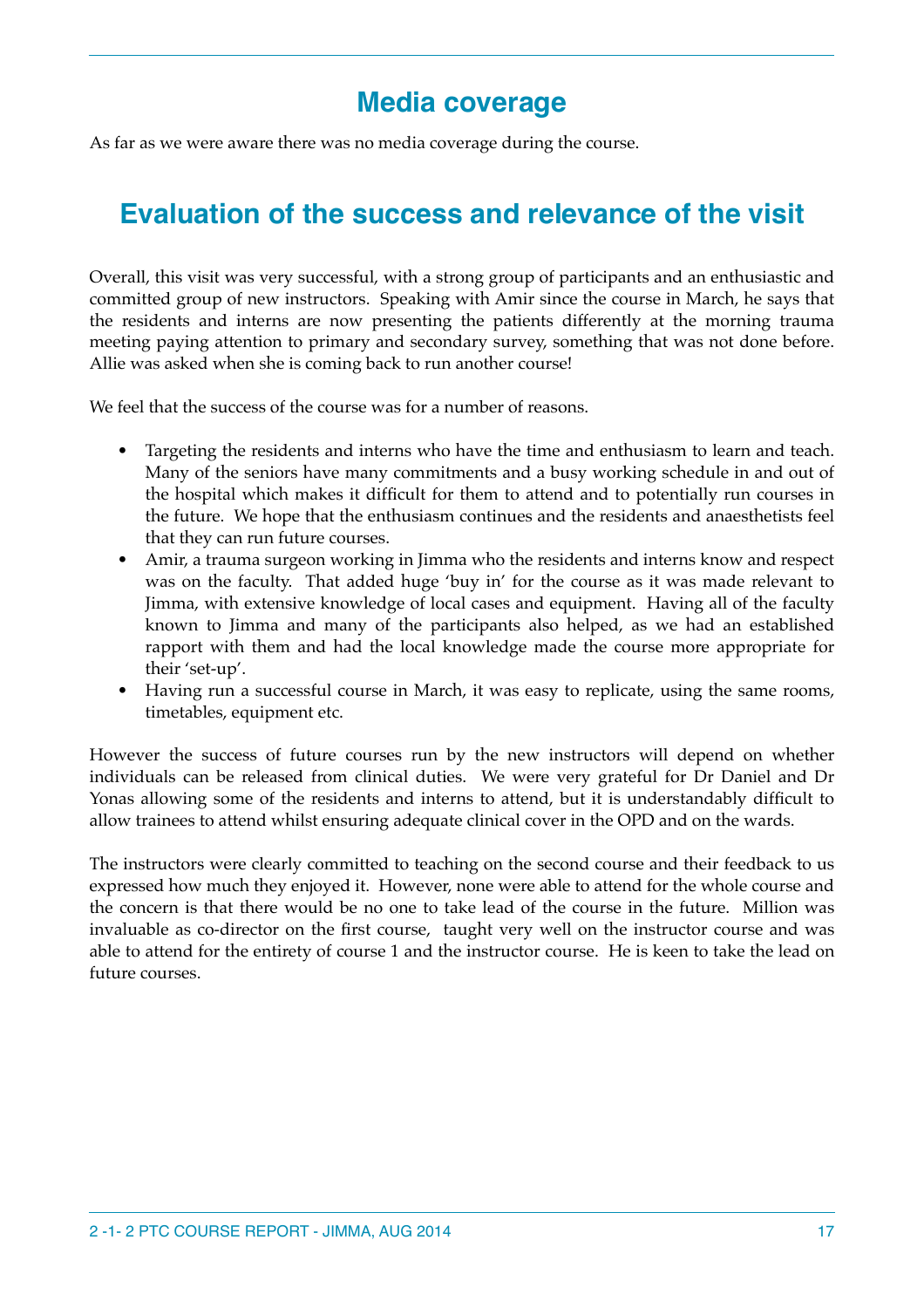# **Future potential plans for PTC dissemination**

As discussed previously, the surgical department in Jimma are very keen for the PTC course to be repeated again in approximately 3 months, to be incorporated into the surgical curriculum and to be run for non medical healthcare professionals. By involving the operation smile visiting lecturer (currently this post is vacant) and GoStar trauma surgeon in this we can support another course, with our new instructors taking on more leadership roles in the organisation and running of this course. Dr Yonas is now the lead trauma surgeon for Jimma through the GoStar charity and could be a good coordinator. In addition, Million, Debassa, Hakim and Tigist expressed interest in helping run further courses. Due to clinical commitments it is hard for the seniors to take the lead on a course and so a team of residents, interns and anaesthetists may be more appropriate.

### **Observations and recommendations for future courses**

This second PTC course in Jimma was just as successful as the first and was organised mostly by a local team of physicians and anaesthetists. The enthusiasm and commitment was fantastic and made a fun week even more worthwhile. It is important that this enthusiasm continues and so it is suggested that another course is run in the next 3-4 months, not only because it has been requested, but as many of the instructors will be on rotation to other hospitals and so may not be able to teach in Jimma if left any longer. A committee of PTC instructors will be formed, with a mix of seniors, residents and interns from surgery and anaesthesiology along with anaesthetists to ensure that future courses will run successfully.

## **Details of any teaching or other material provided**

All the paperwork except the manuals was printed in the UK prior to Allie flying to Jimma. This was because printing facilities are unreliable and it was easier to have one less thing to organise whilst in Ethiopia. The certificates were printed blank and the names were added accordingly with the pre and post test scores written on the back of the certificate. In addition, CDs were produced with all the official PTC course slides, the course and instructor manuals, COOL paperwork and the WHO Surgery in the District Hospital in pdf format. Also a selection of photos of local trauma cases and Xrays were added in addition to Dr James de Courcys photo collection used on previous courses in powerpoint format. Unfortunately the manuals could not be printed locally but candidates made notes in their own notebooks and were happy with a 'soft copy' of the manual on CD.